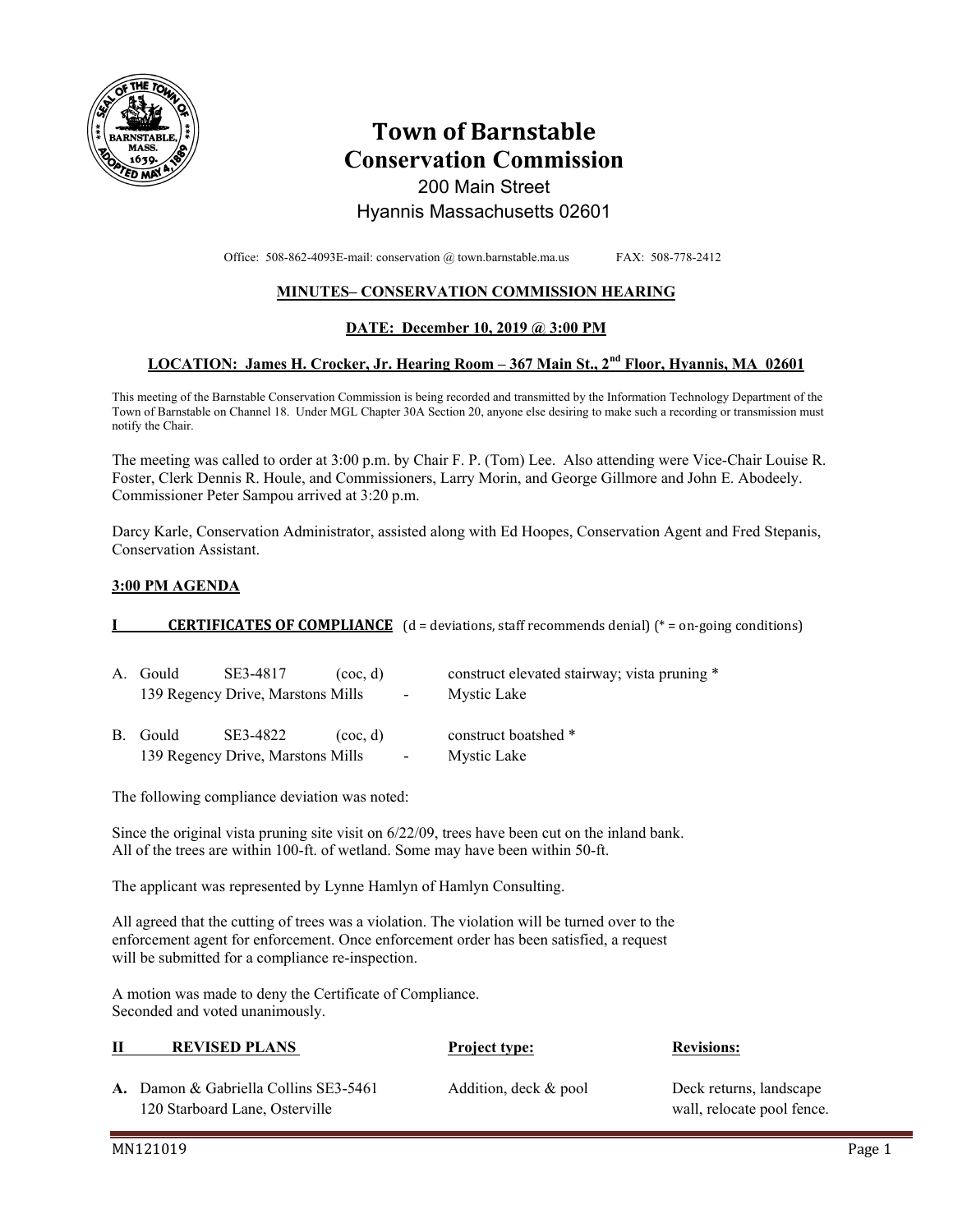The applicant was represented by John O'Dea, P.E. of Sullivan Engineering and Consulting Inc.

 A motion was made to approve the revised plan. Seconded and voted unanimously.

| Ш | <b>EXTENSION REQUESTS</b>                                                   | <b>Project type:</b>    | <b>Time Requested:</b> |
|---|-----------------------------------------------------------------------------|-------------------------|------------------------|
|   | A. Elizabeth A. Tacelli, Tr. SE3-5435<br>391 Green Dunes Drive, Centerville | Construct two additions | 3 years                |

 The applicant was represented by John O'Dea P.E. of Sullivan Engineering and Consulting Inc. A motion was made to approve the 3 year extension. Seconded and voted unanimously.

### **IV ENFORCEMENT ORDERS**

A. Jason & Nicole Merriman – 410 Church St., West Barnstable – Map 176 Parcel 009. Alteration of 100' buffer to a river and 50' buffer to a wooded swamp by cutting vegetation.

### Exhibits

- A. ARC/GIS map showing wetland resource areas and Plan of Record from DA-97067
- B. Photos of site conditions on 10/11/2019

The Merriman's were represented by Lynne Hamlyn, of Hamlyn Consulting.

#### **Issues discussed:**

- Extensive cutting in the 100' riverfront area was done in order to remove invasive bittersweet and honeysuckle, alleviate mosquito issues and conduct general property cleanup. Goal was to replace with native vegetation.
- Debris and slash piles within 100' from an old shed.
- Very slight grading and tire ruts have caused pooling water. The Merriman's did plant a NE Meadow mix to help reduce any erosion on site.
- 6 larger (8-10" dbh) trees cut in 50' buffer to wooded swamp at north side of property.

The Commission voted unanimously to approve the Enforcement Order.

B. Gregory M. & Katelyn E. Hobill - 202 Whistleberry Dr., Marstons Mills – Map 062 Parcel 026. Alteration of 50' buffer to a BVW by allowing soil to erode and wash into the buffer.

### Exhibits

- A. ARC/GIS map and Plan of Record for SE3-5500
- B. Photos of site conditions on 10/30/2019
- C. Order of Conditions issued for SE3-5500

Presented by the Hobill's:

D. Photos of missing downspouts and gutters and washed out area on abutters property

The Hobill's were represented by Jacques Morin and were present at the hearing.

### **Issues discussed:**

- There is an open Order of Conditions for this site (SE3-5500).
- The site was graded but not vegetated and the wattles that were used for erosion control along the work limit line were either removed or buried under fill.
- Several places along the WLL had small infiltrations of soil. There was one larger overflow that moved across abutters property onto the access road for a cranberry bog.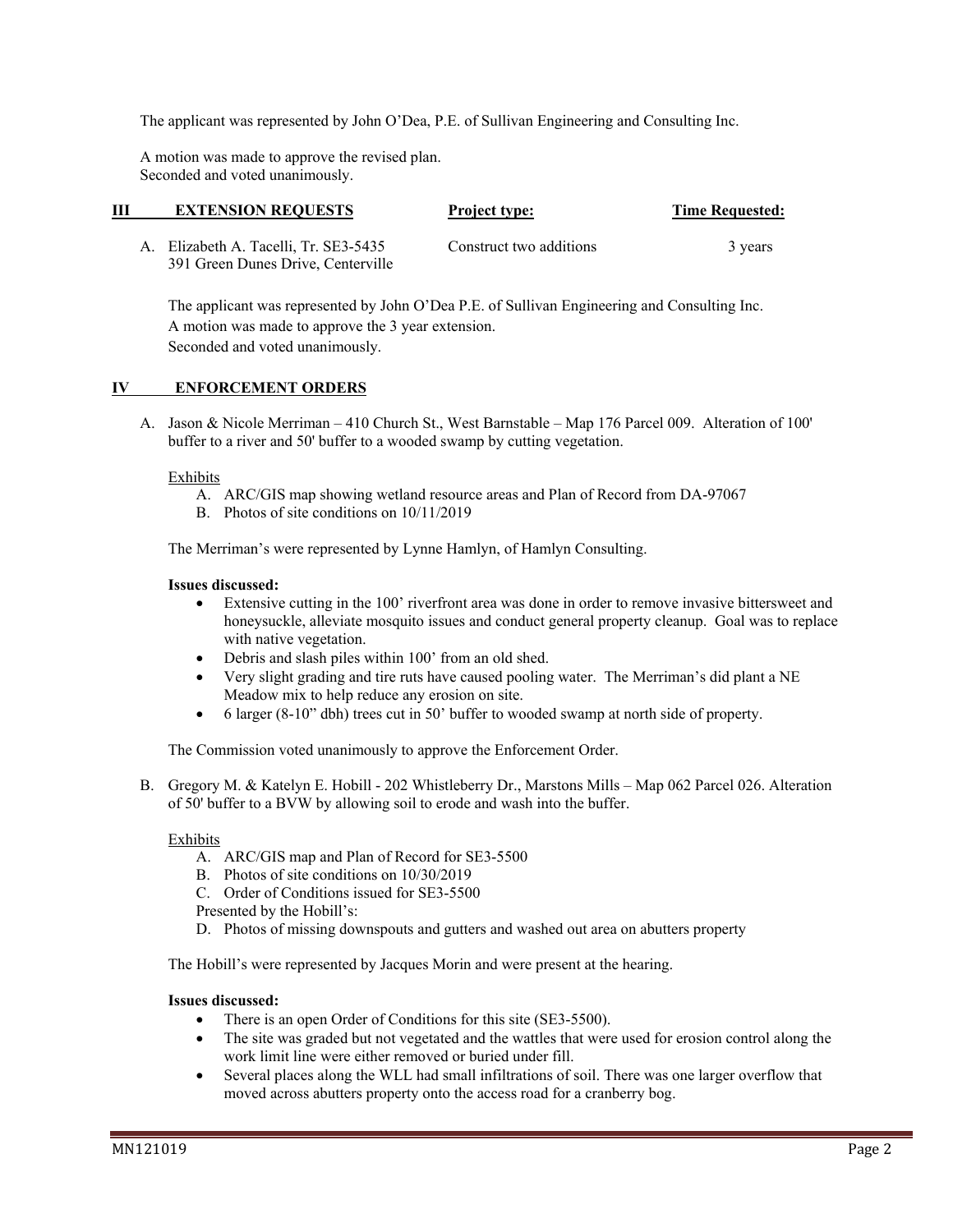- All areas of soil overflow will be cleaned up using hand tools and wheel barrows (no heavy equipment on the resource side of WLL).
- The Commission amended the compliance date for installing the erosion control wattles and jute matting to January 25, 2020.

The Commission voted unanimously to approve the Enforcement Order with amended compliance date.

C. John V. & Rosemary E. Camillieri – 50 Bay Shore Rd., Hyannis – Map 325 Parcel 165. Maintaining unpermitted floats on a permitted pier (SE3-0630) and failure to request a Certificate of Compliance.

# Exhibits

- A. Plan of Record for SE3-0630 (pier, ramp, float and dredging)
- B. Photos of site conditions on 11/06/2019
- C. Series of aerial photos showing various float number and configurations

Mr. & Mrs. Camillieri represented themselves.

### **Issues discussed:**

- Order of Conditions (SE3-0630) issued 8/25/80 permitting pier, ramp, 8'x32' pile supported float 2 offset piles 32' apart 30' north of float. Order of Conditions expired 8/25/83.
- There were  $32'$  (256 sq. ft.) of float space permitted with this project. Currently, there are approximately 120' (500 sq. ft) of additional float space attached to the pier.
- Mr. Camillieri requested that the "L" floats (unpermitted) be allowed to remain on the dock. The Commissioners did not support this, however they did say he could file a NOI to seek permitting for these floats. They further warned Mr. Camillieri that this might be a significant expansion under current regulations and that would require all components of the dock and floats to meet current regulations.
- In order to seek the Certificate of Compliance the Commission asked that all unpermitted floats be removed from the pier.

The Commission voted unanimously to approve the Enforcement Order.

D. Michael Rolfe TR – 256 Bog Rd., Marstons Mills – Map 046 Parcel 006. Alteration of 50' and 100' buffer to Bordering Vegetated Wetland by adding hardscape without a permit.

### Exhibits

- A. Incomplete plot plan showing wetland delineation at 256 Bog Rd., Marstons Mills
- B. Photos of site conditions on 11/22/2019

There were no representatives for this hearing.

### **Issues discussed:**

- Mr. Rolfe has come to Conservation for 2 building permit sign-offs (for a detached garage and a pole barn). Both were to be built outside 100' jurisdiction.
- The garage was built but partly encroached into Conservation iurisdiction by 8-10'. The pole barn had a gravel parking area that also was going to overlap the 100' buffer. There have been several unpermitted patios that were built within the 50'-100' buffer and a deck and steps with rinse station built within the 50' buffer. Three downspouts were also emptying onto the ground within the 50' buffer.
- Mr. Rolfe did have a new delineation of wetland resource areas on the site.
- Conservation Agent asked Mr. Rolfe to put up some erosion controls between the house and wetland resource area and to stop conducting any work within the 100' buffer until a Notice of Intent is filed and Order of Conditions is issued to permit and provide mitigation for the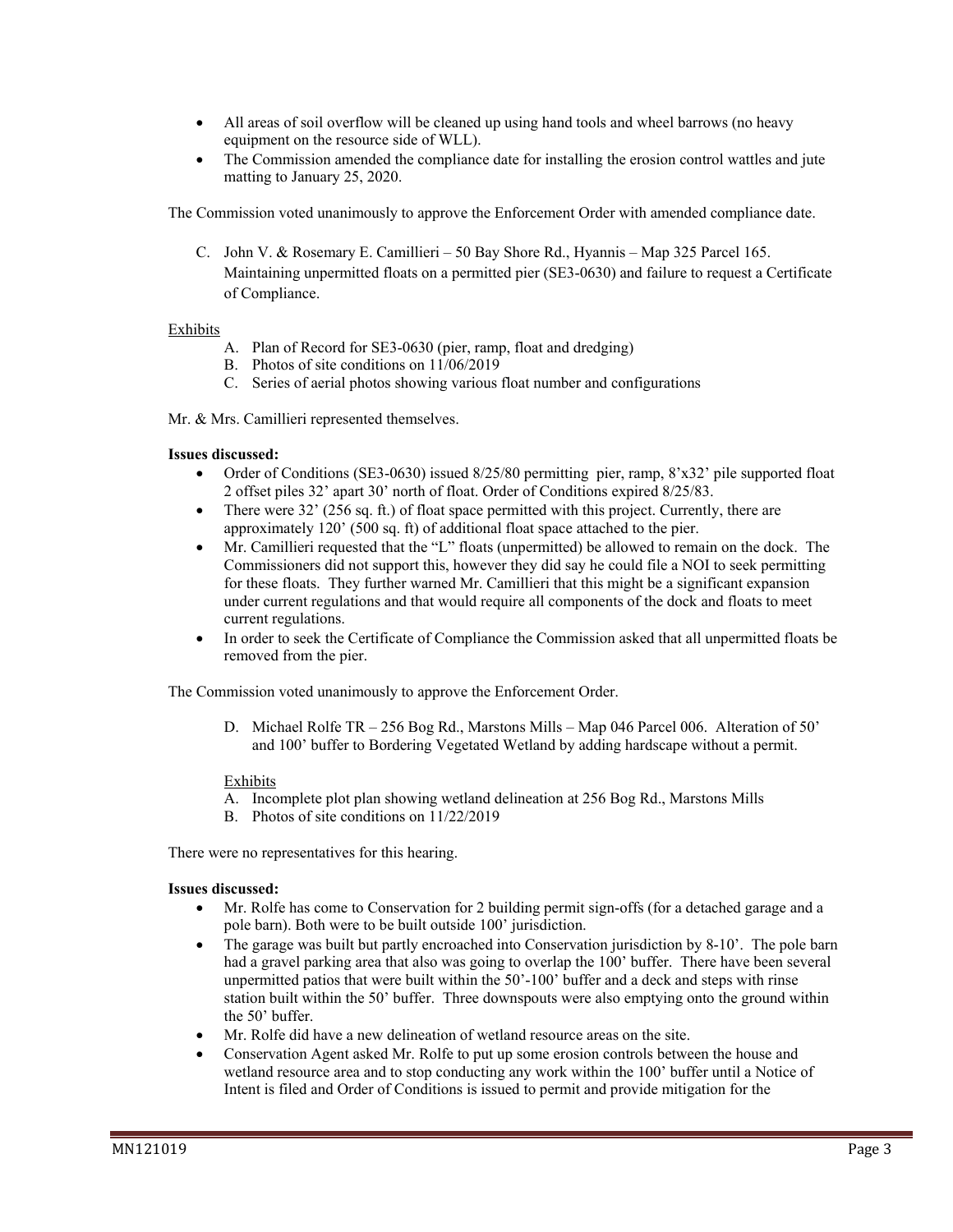hardscape. Mr. Rolfe has complied with all erosion control requests and has filed an after-the-fact NOI scheduled for January 7, 2020.

The Commission voted unanimously to approve the Enforcement Order.

E. **Continued from 11/5/2019.** Ninety Bay View LLC. – 90 Bayview Rd., Barnstable – Map 319 Parcel 031 Alteration of wetland and 50' buffer by allowing erosion and drainage issues on property causing water and/or sediment to run into isolated wetland off-locus, site conditions not consistent with approved revised plan.

# Exhibits

No new exhibits were presented.

Ninety Bay View LLC was represented by Daniel A. Ojala, Down Cape Engineering.

# **Issues discussed:**

- A vapor barrier and cement slab have been added to the crawl space.
- The grade needs to be adjusted so that rain and snow pitches away from the foundation.
- The Project Engineer will continue to provide weekly updates to Conservation.
- The Project Engineer could not get the drainage, drywell, and sewer line connections scoped due to weather and scheduling conflicts. He will be attempting to get this completed within the next several weeks. Once this is done and grading is complete the revised plan (showing as-built conditions) will be able to be submitted.

The Commission agreed to allow the continued monitoring by engineer and finalize issues in spring.

# **V WARNING LETTERS**

A. Pinho, James F. & Kerri J. – 65 Short Beach Rd., Centerville – Deficiencies to mitigation planting pursuant to Enforcement Order and Order of Conditions.

# Exhibits

- A. Approved plan for SE3-5636 (bulkhead replacement)
- B. Approved plan for SE3-5576 (small additions and mitigation planting)
- C. Photos of existing conditions on 11/22/19
- D. Minutes of Conservation Commission meeting from January 8, 2019

Supplied by John O'Dea, of Sullivan Engineering

E. Photos of existing bulkhead and showing former position of bulkhead

The Pinho's were represented by John O'Dea, of Sullivan Engineering.

- This was tabled from the November 5, 2019 meeting so staff could check on wording as it relates to bulkhead reconstruction and impact to mitigation planting area immediately behind bulkhead.
- The Pinho's claim that the mitigation area (SE3-5576) was made smaller due to the reconstructed bulkhead (SE3-5636) being moved 1.5' landward.
- The Pinho's intention for trading mitigation area for potential salt marsh growth was not verbalized nor understood by the Commissioners at the January 8, 2019 hearing.
- The Commissioners believe the 3' buffer strip called for is still owed to fulfill the mitigation planting under SE3-5576.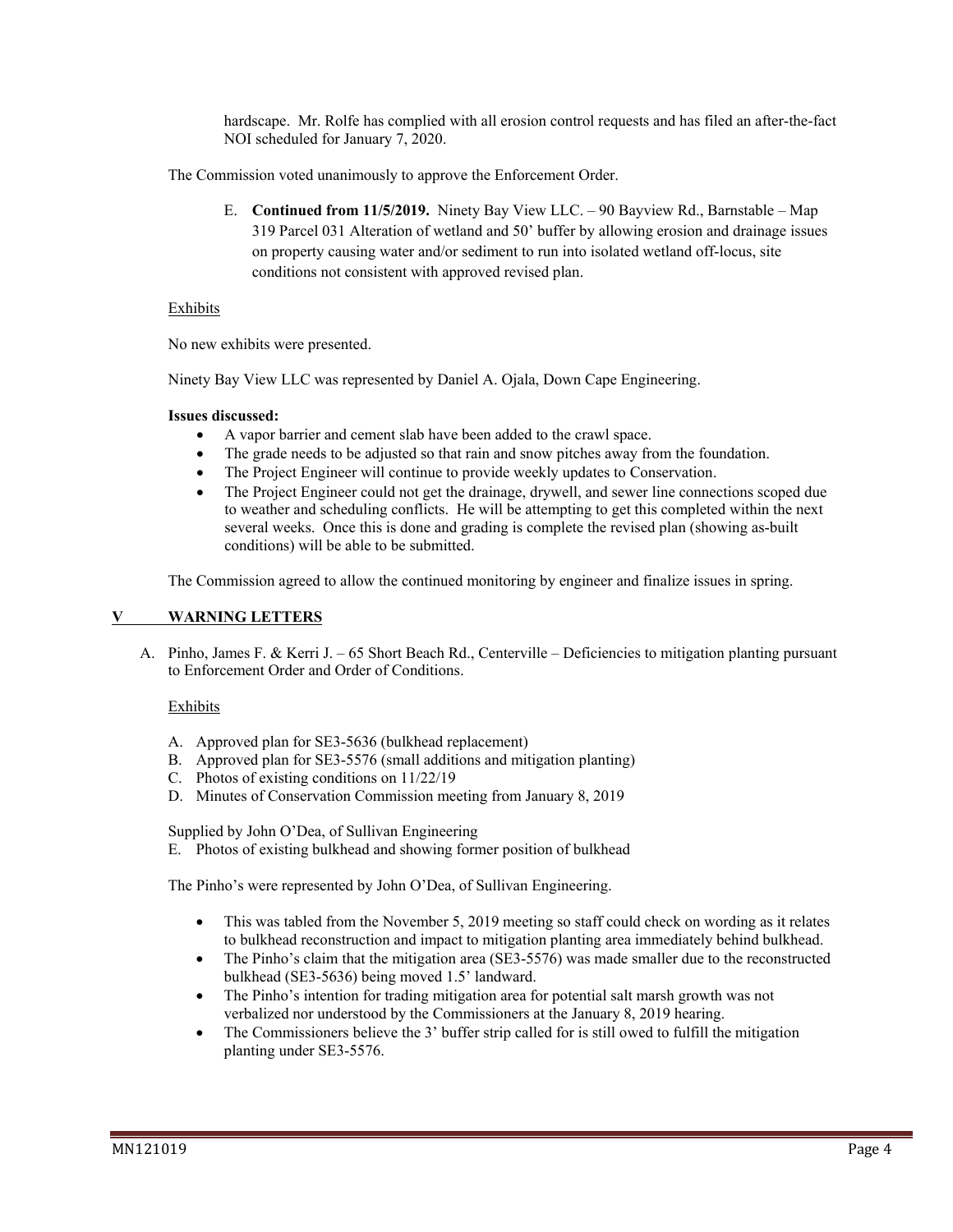The Commission voted to uphold the 3' planting buffer and asked that the Pinho's notify the Commission in writing whether or not they will be planting the mitigation requirement as determined by the Commission.

# **VI OLD AND NEW BUSINESS**

- **A.** Annual Sandy Neck Report 2019 Nina Coleman, Sandy Neck Park Manager presented the 2019 annual report required by orders of conditions for SE3-4712 and SE3-4713.
- B. Gormally FW: Heckscher: Draft Letter to Commission and Status Report

Correspondence – Letter from Attorney Glenn Wood dated 11/26/2019

A motion was made to accept Christopher Heckscher's request to withdraw SE3-5293, and hereby withdraw and rescind the order of conditions under SE3-5293. The order of conditions under SE3-5715 is effective upon dismissal of all judicial and administrative action with prejudice, without costs. Seconded and voted unanimously.

C. MassWildlife Habitat Management Grant Program Award - West Barnstable Conservation Area.

Noted.

D. New England Mountain Bike Association – Proposed re-routing and extension of trail at Old Jail Lane Conservation Area.

Mr. Lev Malakhoff represented the New England Mountain Bike Association (NEMBA).

### **Issues discussed:**

- There is a section of trail in the northern portion of Old Jail Lane Conservation Area that is particularly steep and eroded in places. These conditions could pose a safety hazard, especially to less experienced riders.
- Some pedestrians may find it difficult to walk on this section of trail too.
- NEMBA proposes to re-route a small portion of the trail to loop around the steepest sections of this trail and, following contours, make a more gradual climb up and around the existing trail.
- The trail would be developed with Conservation staff and would be implemented by volunteers from NEMBA. NEMBA carries insurance for its members when conducting trail maintenance on Town of Barnstable land.
- The trail would be created using a small gravely and hand tools and would be limited to no more than 4' width. No trees are to be cut.
- The steep section of trail that this re-route is replacing will be closed.

The Commission voted unanimously to allow the re-routing of the trail.

### **4:30 PM AGENDA**

This meeting of the Barnstable Conservation Commission is being recorded and transmitted by the Information Technology Department of the Town of Barnstable on Channel 18. Under MGL Chapter 30A Section 20, anyone else desiring to make such a recording or transmission must notify the Chair.

# **VI REQUESTS FOR DETERMINATION**

**Raquel M. Rodriguez & Christopher M. Lynch.** Proposed removal of 6 trees from the 100' buffer zone, proposed pool fence along edge of lawn, and modification of approved vista corridor(s) at 325 Baxters Neck Road, Marstons Mills as shown on Assessor's Map 075 Parcel 008-002. **DA-19060 \$45.55**